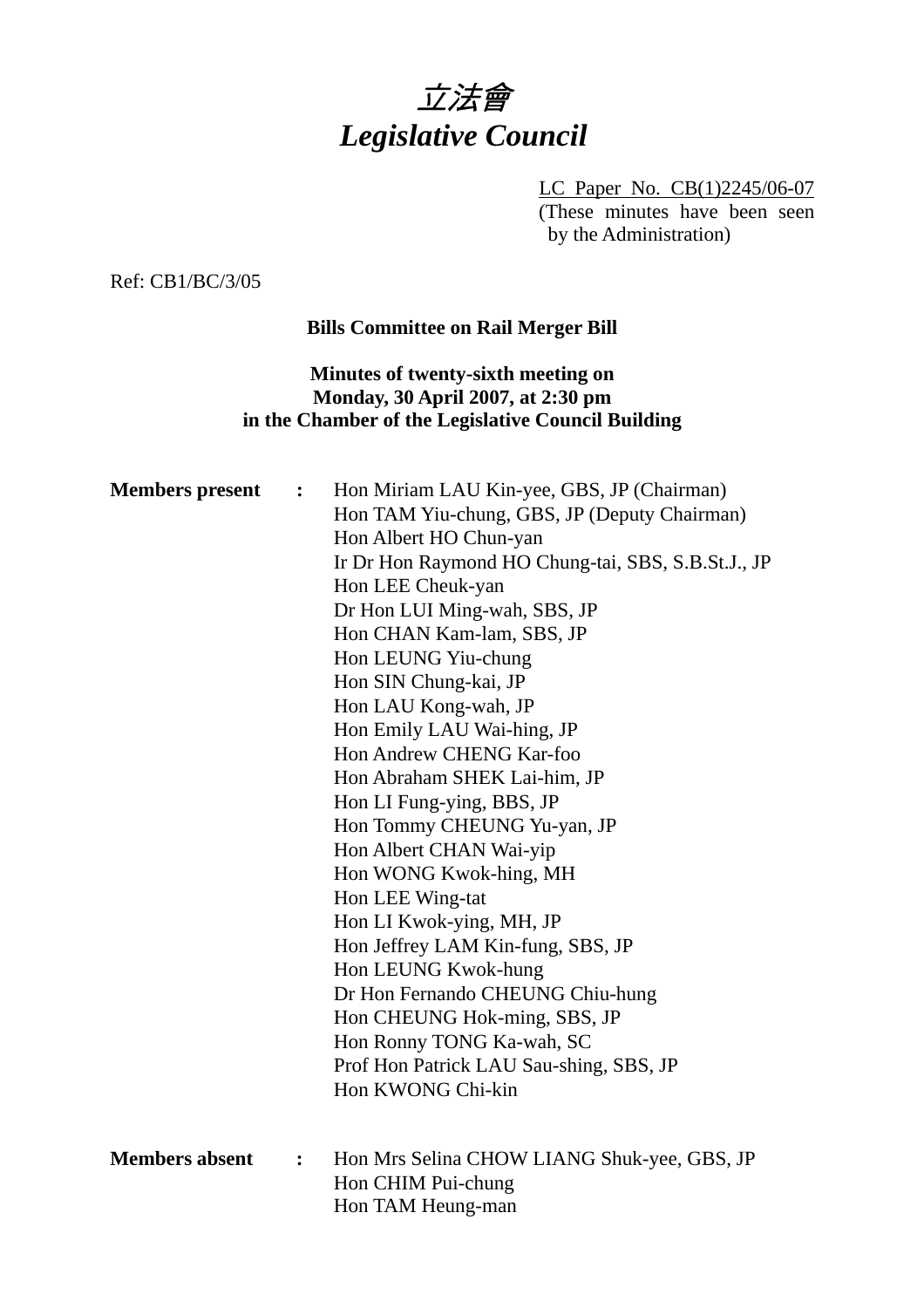| <b>Public Officers</b><br>attending | $\ddot{\cdot}$ | Mr Patrick HO<br>Deputy Secretary for the Environment, Transport and<br>Works                              |  |  |
|-------------------------------------|----------------|------------------------------------------------------------------------------------------------------------|--|--|
|                                     |                | Miss Ida LEE<br>Principal Assistant Secretary for the Environment,<br><b>Transport and Works</b>           |  |  |
|                                     |                | Mr Brian CHOI<br>Assistant Secretary for the Environment, Transport and<br>Works                           |  |  |
|                                     |                | Mr David LAU<br>Principal Assistant Secretary for Financial Services and the<br>Treasury                   |  |  |
|                                     |                | Mr Sunny CHAN Yuen-sun<br>Senior Assistant Law Draftsman<br>Department of Justice                          |  |  |
|                                     |                | Miss Clara LEUNG<br><b>Government Counsel</b><br>Department of Justice                                     |  |  |
|                                     |                | Mr Albert YUEN Lap-pun<br>Assistant Commissioner for Transport/Bus & Railway                               |  |  |
|                                     |                | <b>Miss Alice AU YEUNG</b><br>Principal Transport Officer (Bus and Railway)<br><b>Transport Department</b> |  |  |
| <b>Attendance by</b><br>invitation  | $\ddot{\cdot}$ | <b>MTR Corporation Limited</b>                                                                             |  |  |
|                                     |                | Mr Leonard TURK<br>Legal Director & Secretary                                                              |  |  |
|                                     |                | Mr Wilfred LAU<br><b>Head of Operations</b>                                                                |  |  |
|                                     |                | Mrs Miranda LEUNG<br>General Manager – Corporate Relations                                                 |  |  |
|                                     |                | Ms Maggie SO<br>External Affairs & Government Relations Manager                                            |  |  |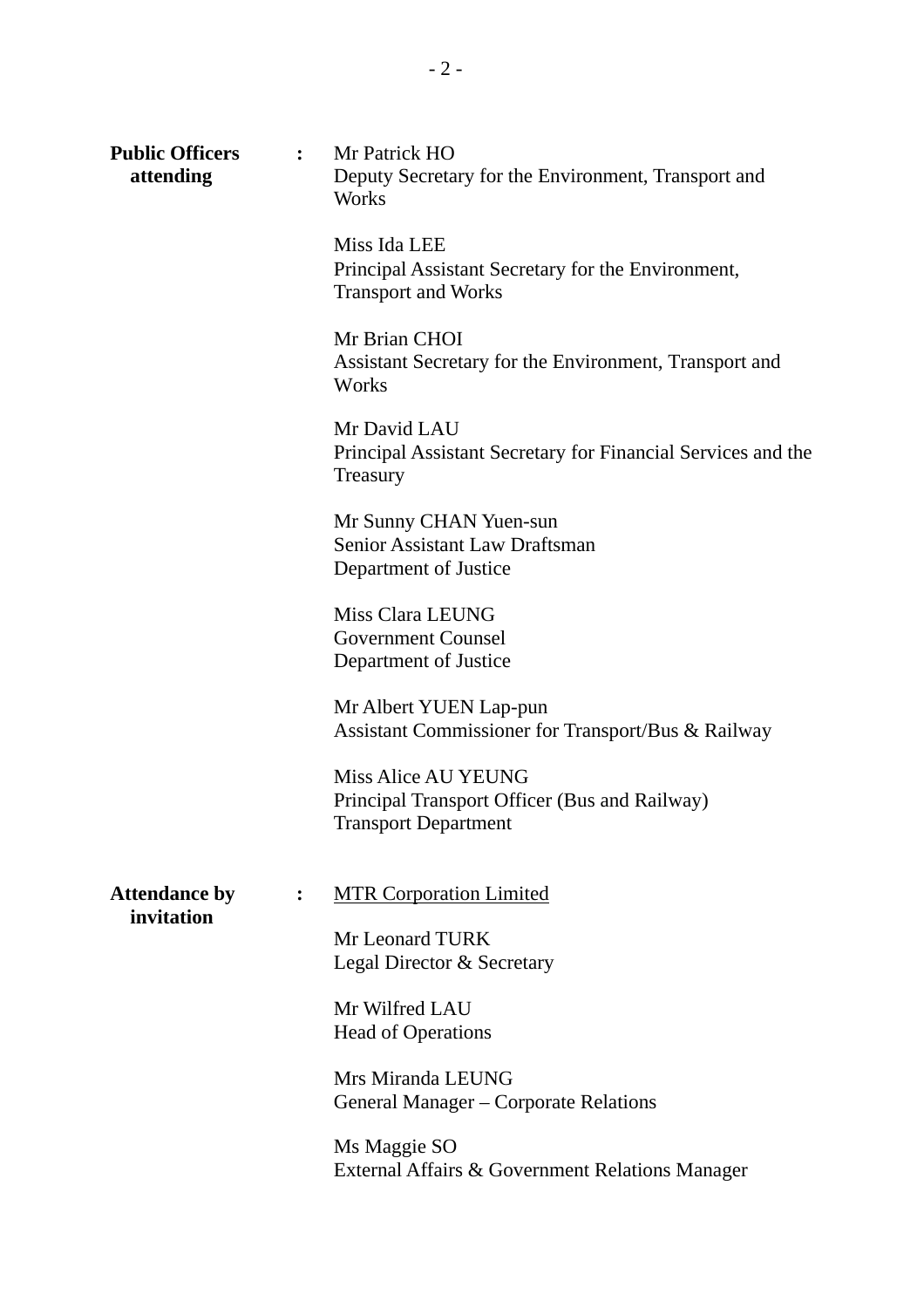|                              |              | Mr Richard THORNHILL<br>Partner, Slaughter & May<br>(Legal Adviser of MTR Corporation) |
|------------------------------|--------------|----------------------------------------------------------------------------------------|
|                              |              | Ms Peggy LEUNG<br>Associate, Slaughter & May<br>(Legal Adviser of MTR Corporation)     |
|                              |              | <b>Kowloon-Canton Railway Corporation</b>                                              |
|                              |              | Mr Michael KWAN<br><b>Train Operations Manager</b>                                     |
|                              |              | Mr Raymond WONG<br>Senior Corporate Affairs Manager                                    |
| <b>Clerk in attendance :</b> |              | Mr Andy LAU<br>Chief Council Secretary (1)2                                            |
| <b>Staff in attendance</b>   | $\mathbf{r}$ | Ms Connie FUNG<br><b>Assistant Legal Adviser 3</b>                                     |
|                              |              | Mr Anthony CHU<br>Senior Council Secretary (1)3                                        |
|                              |              | Ms Sarah YUEN<br>Senior Council Secretary (1)6                                         |

# Action

| <b>Clause-by-clause examination of the Bill</b> |                                                       |
|-------------------------------------------------|-------------------------------------------------------|
| (LC Paper No. CB(1)1345/06-07(01)               | - Information paper provided by the<br>Administration |
| LC Paper No. CB(3)700/05-06                     | - the Bill                                            |
| LC Paper No. $CB(1)1330/06-07(01)$              | - Marked-up copy of the Bill                          |
| LC Paper No. $CB(1)1330/06-07(02)$              | - Letter from Assistant Legal Adviser                 |
|                                                 | (ALA) to the Administration dated                     |
|                                                 | 10 August 2006                                        |
| LC Paper No. $CB(1)1330/06-07(03)$              | - The Administration's reply<br>dated                 |
|                                                 | 19 September 2006 to ALA's letter                     |
|                                                 | dated 10 August 2006                                  |
| LC Paper No. $CB(1)1330/06-07(04)$              | - Letter from ALA<br>the<br>to                        |
|                                                 | Administration dated 26 October                       |
|                                                 | 2006                                                  |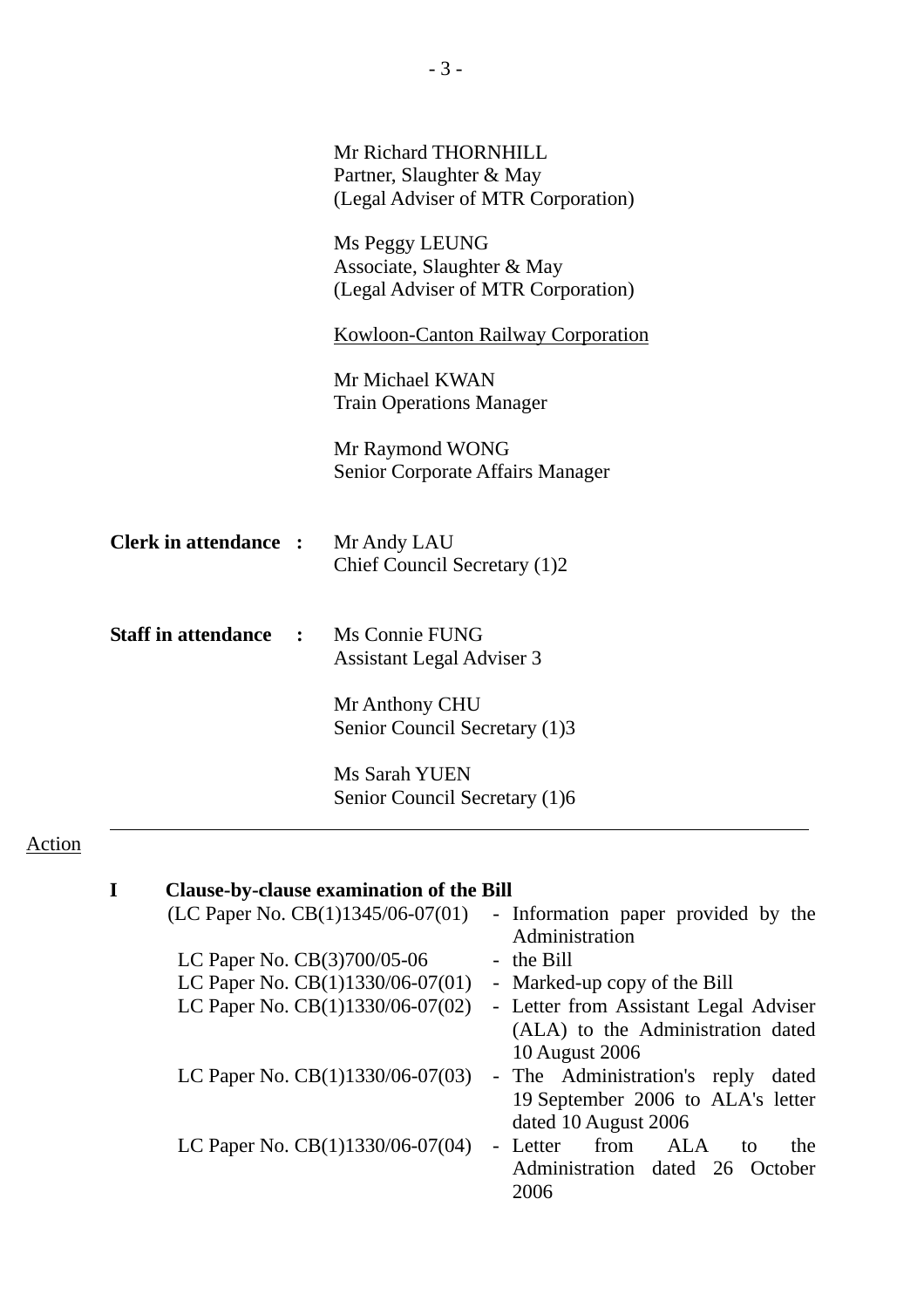| LC Paper No. $CB(1)1330/06-07(05)$ - The Administration's reply dated |                                      |                       |  |  |                                 |  |
|-----------------------------------------------------------------------|--------------------------------------|-----------------------|--|--|---------------------------------|--|
|                                                                       |                                      |                       |  |  | 8 November 2006 to ALA's letter |  |
|                                                                       |                                      | dated 26 October 2006 |  |  |                                 |  |
| LC Paper No. $CB(1)1345/06-07(02)$                                    | - Relevant extract of Kowloon-Canton |                       |  |  |                                 |  |
|                                                                       |                                      |                       |  |  | Railway Corporation Ordinance   |  |
|                                                                       |                                      | (Cap. 372)            |  |  |                                 |  |

The Bills Committee deliberated (index of proceedings attached at **Annex**).

2. The Bills Committee continued clause-by-clause examination of the Bill.

3. Some members considered that the use of an exclusionary clause in the long title might have the effect of preventing Legislative Council Members from proposing amendments relating to the regulation of any fare payable for using any railway service or bus service operated by MTR Corporation Limited (MTRCL). They considered it necessary to examine the related matters to see whether the long title, as presently drafted, was inconsistent with the Basic Law. The legal adviser to the Bills Committee was requested to provide a paper, setting out the nature of and the procedural issues related to the long title of a bill.

(*Post meeting note*: The paper was circulated to members vide LC Paper No. LS 78/06-07.)

4. The Bills Committee noted that should the legislative process relating to the Bill and the related subsidiary legislation be completed in July 2007, MTRCL would proceed to make arrangements for holding an Extraordinary General Meeting (EGM) for its minority shareholders to approve the merger package. According to MTRCL, the preparatory work for the EGM would take about eight weeks to complete. Thereafter, the two railway corporations would make the necessary system modifications to effect the rail merger which would take another six weeks or so to complete. Upon completion of all these work, the Administration would take necessary steps to gazette the commencement notice to effect the rail merger.

#### Follow-up actions

5. To address members' concerns raised at the meeting, the Administration was requested to follow up on certain matters and provide information as detailed below –

Clause 5

(a) The Administration to review the need for paragraph (a)(ii) in the proposed amended definition of "railway premises" which listed the North-west Railway separately from the other KCR railways which were covered in paragraph (a)(i) of the said definition;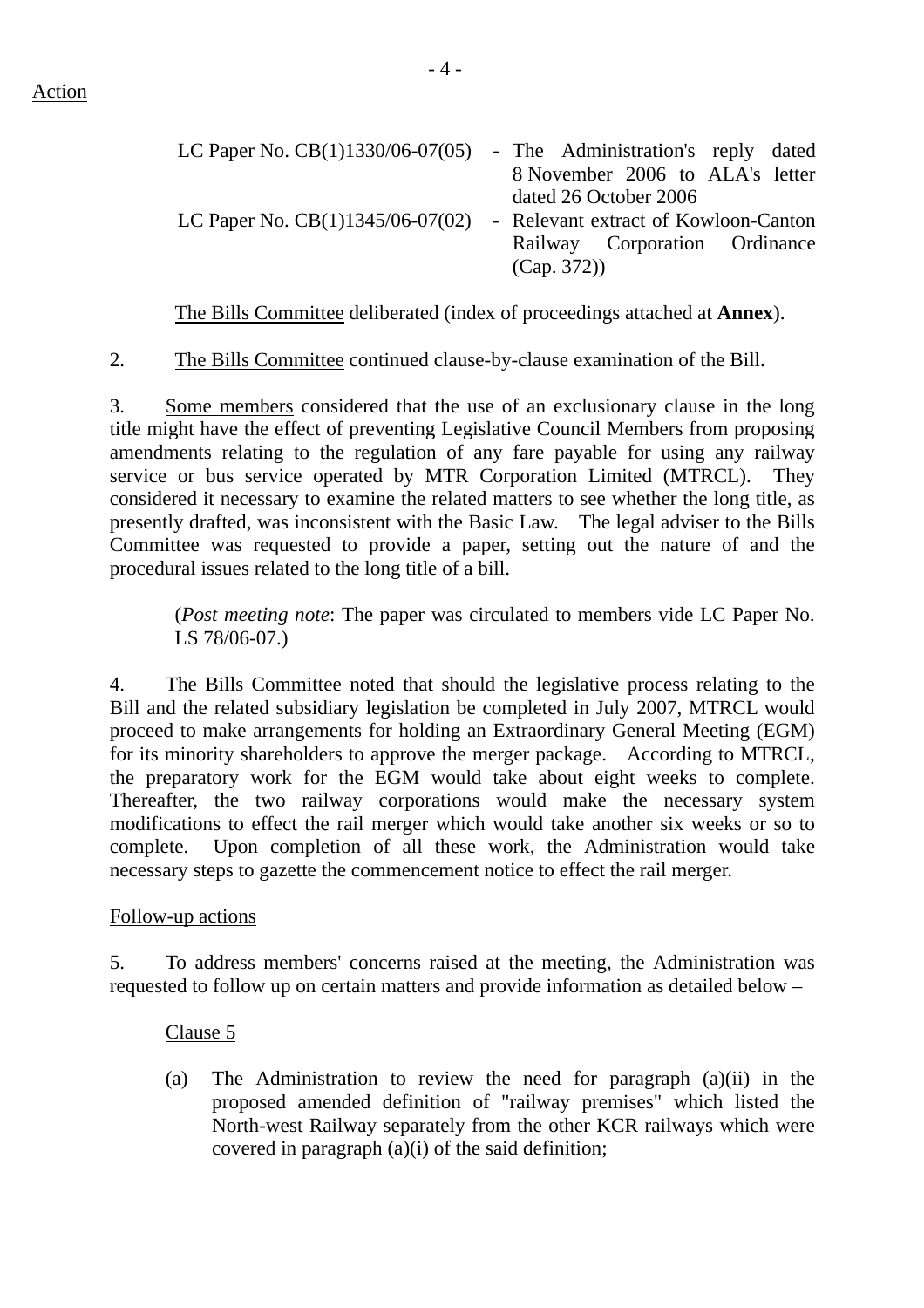# Clause 6

(b) The Administration to explain the legal basis of granting a franchise to MergeCo for a period of 50 years, which would extend beyond the timeframe stipulated in Article 5 of the Basic Law that the previous capitalist system and way of life in Hong Kong should remain unchanged for 50 years from 1997;

# Clause 11

(c) The Administration to review the wording of the Chinese text of the new section 15(A) of the Mass Transit Railway Ordinance (Cap. 556) (MTRO), in particular, section  $15(A)(3)$ ;

# Clause 12

- (d) The Administration to consider deleting the phrase "and the default or contravention is, under the terms of the Service Concession Agreement, a major breach of the Service Concession Agreement" from the new section 16(2) of MTRO since sub-paragraphs (a) – (c) of that proposed section had already listed the circumstances that would constitute a major breach of the Service Concession Agreement; and
- (e) The Administration to explain the meaning of "substantial breakdown of the service".

# **II Any other business**

6. The Bills Committee agreed to continue clause-by-clause examination of the Bill at the next meeting scheduled for 2 May 2007, from 8:30 am to 10:30 am.

7. There being no other business, the meeting ended at 4:30 pm.

Council Business Division 1 Legislative Council Secretariat 7 August 2007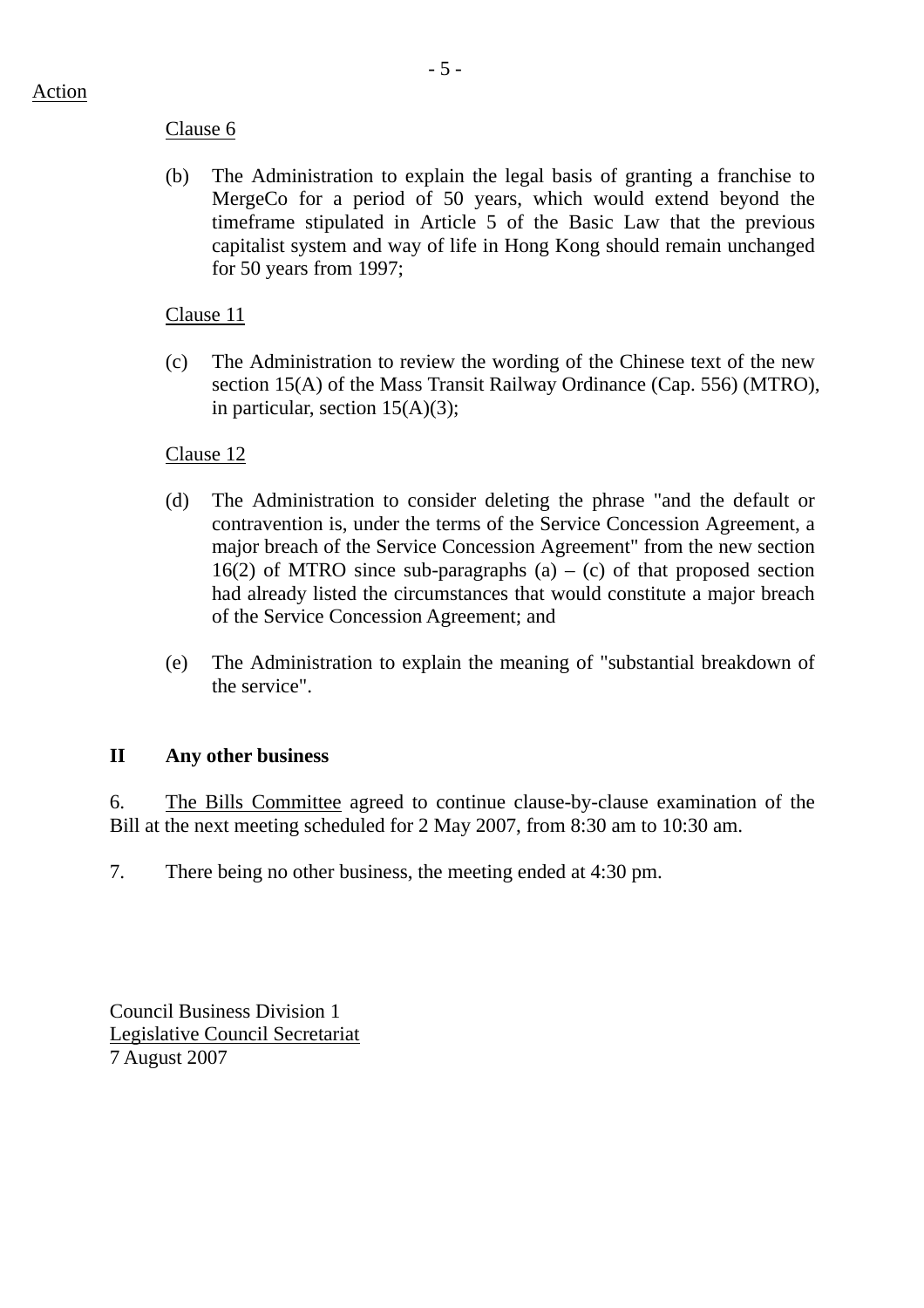#### **Proceedings of the twenty-sixth meeting of the Bills Committee on Rail Merger Bill on Monday, 30 April 2007, at 2:30 pm in the Chamber of the Legislative Council Building**

| <b>Time</b>                                  | <b>Speaker</b>                                                                                                 | Subject(s)                                                                                                                                                                                                                                                                                                                                                                                                            | <b>Action</b>                                              |
|----------------------------------------------|----------------------------------------------------------------------------------------------------------------|-----------------------------------------------------------------------------------------------------------------------------------------------------------------------------------------------------------------------------------------------------------------------------------------------------------------------------------------------------------------------------------------------------------------------|------------------------------------------------------------|
| marker                                       |                                                                                                                |                                                                                                                                                                                                                                                                                                                                                                                                                       | required                                                   |
|                                              | Agenda Item $I - Claude$ -by-clause examination of the Bill                                                    |                                                                                                                                                                                                                                                                                                                                                                                                                       |                                                            |
| 000000<br>$\overline{a}$<br>000406           | Chairman<br>Ms Emily LAU<br>Mr Abraham SHEK<br>Mr TAM Yiu-chung                                                | - Opening remarks<br>Time limit for<br>questioning<br>$\equiv$<br>and<br>answering                                                                                                                                                                                                                                                                                                                                    |                                                            |
| 000407<br>001105                             | Administration<br>Ms Emily LAU<br>Mr LEE Wing-tat<br>Mr Albert HO<br><b>MTR Corporation Limited</b><br>(MTRCL) | Briefing on Clauses 1 and 2 by the<br>$\mathbb{L}^{\mathbb{N}}$<br>Administration<br>(LC Paper No. $CB(1)1330/06-07(01))$<br>Discussion on the commencement date<br>of the Rail Merger Ordinance<br>Discussion on the arrangements for<br>$\overline{\phantom{a}}$<br>seeking approval from the minority<br>shareholders of MTRCL on the rail<br>merger package                                                       |                                                            |
| 001106<br>$\blacksquare$<br>001248           | Administration<br>Chairman                                                                                     | Briefing on Clauses 3 and 4 by the<br>Administration                                                                                                                                                                                                                                                                                                                                                                  |                                                            |
| 001249<br>$\overline{\phantom{a}}$<br>002223 | Administration<br>Mr LEE Wing-tat<br>Ms Emily LAU<br>Chairman                                                  | <b>Briefing</b><br>Clause<br>5<br>by<br>the<br>on<br>$\overline{\phantom{a}}$<br>Administration<br>Discussion on changing the Chinese<br>name of MTRCL<br>Discussion on the amended definitions<br>of "railway" and "railway premises"                                                                                                                                                                                | Administration to take<br>follow-up<br>necessary<br>action |
| 002224<br>003852                             | Administration<br>Mr WONG Kwok-hing<br>Ms Emily LAU<br>Mr LEE Wing-tat<br>Mr Andrew CHENG<br>Chairman          | Briefing<br>Clause<br>$\overline{\phantom{a}}$<br>on<br>by<br>the<br>6<br>Administration<br>Discussion on the effective date of rail<br>merger<br>Discussion on the legal basis to grant a<br>$\overline{\phantom{a}}$<br>50-year franchise to MTRCL<br>Discussion on how the post-merger<br>corporation (MergeCo) could be granted<br>a service concession to operate a new<br>railway under the concession approach | Administration to take<br>necessary follow-up<br>action    |
| 003853<br>010705                             | Administration<br>Mr Andrew CHENG<br>Chairman<br>Mr Ronny TONG                                                 | <b>Briefing</b><br>by<br>the<br>Clause<br>11<br>on<br>Administration<br>Discussion on the circumstances under                                                                                                                                                                                                                                                                                                         | Administration to take<br>follow-up<br>necessary<br>action |